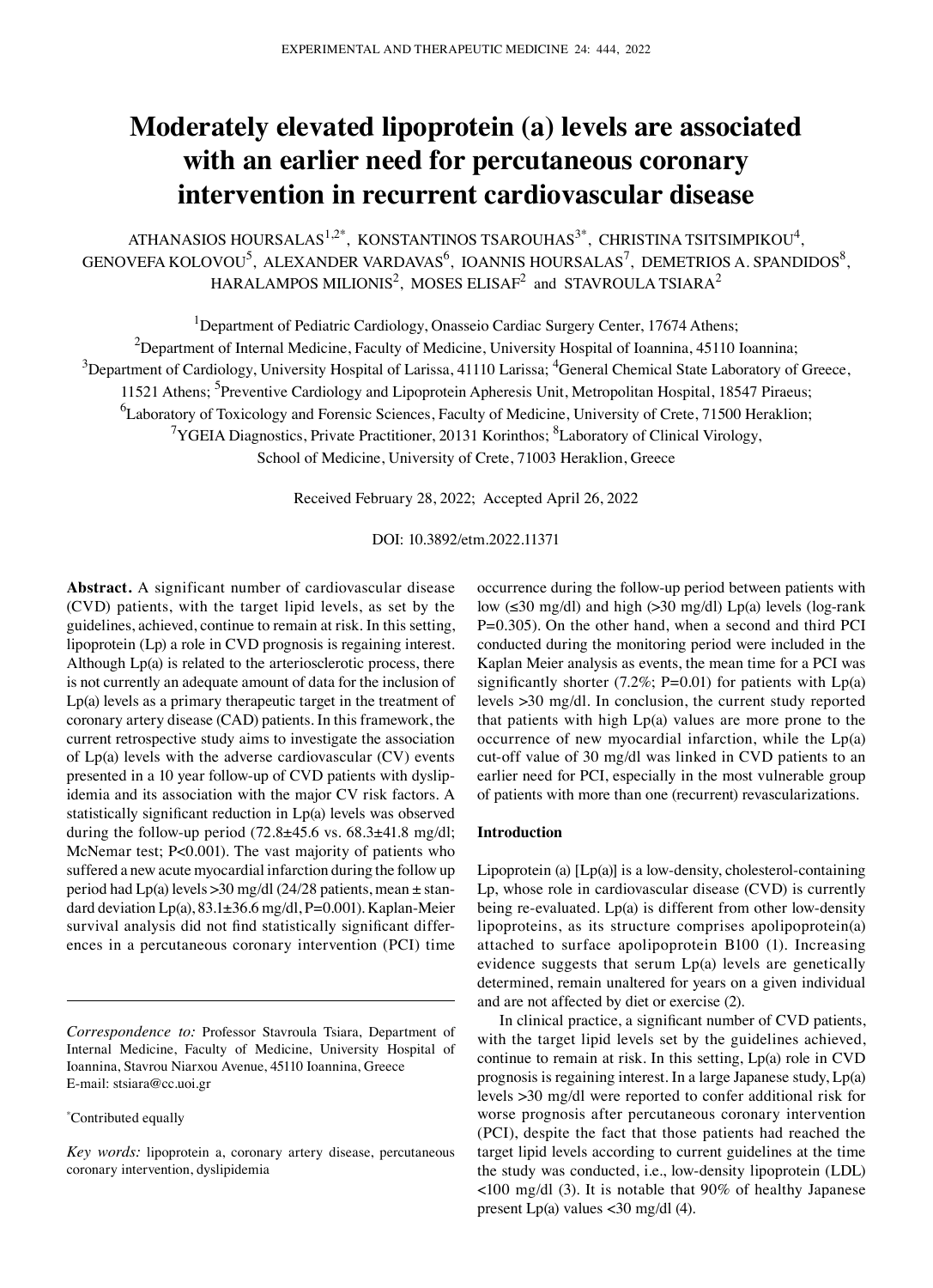Among acute myocardial infarction (AMI) patients submitted to primary PCI within 24 h of its onset, those with Lp(a) levels >40 mg/dl presented higher major adverse cardiac events (MACE), specifically cardiac death, myocardial infarction and/or revascularization during the following 5 years. Lp(a) levels were an independent predictor of revascularization of new coronary (non‑culprit) lesions (5), while revascularization for new lesions was the main component driving MACE incidence.

Although Lp(a) is related to the arteriosclerotic process (6), there is currently no adequate amount of data for the inclusion of Lp(a) levels as a primary therapeutic target in the treatment of coronary artery disease (CAD) patients. In this framework, the current retrospective study aimed to investigate the association of Lp(a) levels with the adverse cardiovascular events presented in a 10 year follow-up of CVD patients with dyslipidemia and its association with the major cardiovascular risk factors.

## **Materials and methods**

In the present retrospective cohort study, consecutive CVD patients, including CAD patients, who were monitored as outpatients at the lipidology clinic of the Onassis Cardiac Surgery Center for a period of  $~10$  years (2000-2010), were included. A total of more than 3,000 files were originally screened (Table I). Data collection was recorded at two distinct time intervals: at baseline and at the end of the follow‑up period. Only patients with Lp(a) values recorded at both time intervals were enrolled in the study. Patients with fewer than 4 years follow‑up sessions, as well as those who died during the monitoring period, were excluded. Age was not considered as an exclusion criterion (Fig. 1).

The current study was approved by the Ethics and Bioethics Committee of Onasseio Cardiac Surgery Center, Athens (reference no. 368/05.09.2008; Management Board approval 14.01.2009).

All study participants were informed in detail and agreed at the time of their evaluation to the publication of associated data as appropriate, fully respecting their anonymity and medical ethics.

*Biochemical analysis.* Almost all subjects in the study had had a complete determination of the lipid profile, which included, apart from Lp(a), levels of total serum cholesterol, high density lipoprotein (HDL)- and LDL-cholesterol, triglycerides, apolipoprotein A1 and apolipoprotein B 100 levels. Blood glucose levels, fibrinogen, homocysteine, and C‑reactive protein (CRP) were also measured as part of the inflammatory profile of individuals with dyslipidemia and coronary heart disease.

Total cholesterol and triglycerides were determined by CHOD Abell‑Kendall and Lipase/GPO‑PAP enzyme chromatographic methods, respectively, using an automated biochemical analyzer, while LDL cholesterol, according to the Friedewald formula (triglycerides needed to be <400 mg/dl). HDL-C was enzymatically determined from the supernatant after precipitation of the remaining lipoproteins using phosphotungstic acid and magnesium chloride. Apolipoprotein A1, apolipoprotein B and CRP were calculated by an immunoenzymatic assay using nephelometry (mg/dl) and homocysteine by chemiluminescence.

All measurements were performed on Roche Integra Biochemical analyzer (Roche Diagnostics) with the commercially available kits (Roche). The laboratory is subject to external quality control Randox International Quality Assessment Scheme (RIQAS) of the company RANDOX with a monthly 'certificate of acceptable performance' and an ISO 9001 certificate.

For  $Lp(a)$  determination, all measurements were typically performed after an overnight fasting, the nephelometric method (INA) was applied with the help of particles coated with specific Lp(a) antibody (Dade Behring Marburg GmbH, USA) (7).

*Statistical analysis.* Continuous variables were expressed with the use of mean values and standard deviation, while nominal variables were expressed by frequencies and percentage frequencies. A paired samples t-test was used to identify differences between values of the same continuous variable at two different time points. Differences in mean values of different continuous variables were estimated with the use of independent samples t‑test.

The Kruskal‑Wallis non‑parametric test followed by Dunn's test was used to compare differences between >2 groups of continuous non‑normally distributed independent variables. Spearman's correlation coefficient was used to explore non‑linear correlations, as depicted by Scatter plots, between two variables. McNemar test was used for the estimation of changes in independent variables between two measurements of the same variable. Graphical representation of continuous variables was made with the use of box plots and scatter plots. Kaplan-Meier survival curves were produced and the log-rank test was used to study the need (risk) for PCI over time (event of interest) in relation to Lp(a) levels. Statistical analysis was performed with the use of IBM SPSS Statistics 23 statistical package (IBM Corp.). P<0.005 was considered to indicate a statistically significant difference.

# **Results**

*Demographics, biochemical markers and treatment.* A total of 860 CVD patients were finally enrolled in the study, including CAD patients and patients with high lipid levels. The demographics of the study population at baseline are summarized in Table I. It is worth noting that upon the end of the follow‑up, smokers were reduced by 12.6%, with ex-smokers raising to 47.9% of all patients.

Biochemical markers levels at baseline and at the end of the follow‑up are presented in Table II.

A statistically significant reduction in Lp(a) levels was observed during the follow up period  $(72.8\pm45.6$ vs. 68.3±41.8 mg/dl; P<0.001), (Fig. 2).

*Lp(a) levels according to anti‑lipidemic treatment.* Table III presents the anti-lipidemic treatment applied in the study population.

Lp(a) levels at baseline were higher with the use of statins  $(75.3\pm45.4 \text{ mg/dl})$  compared with the rest of the study population (both those with other anti-lipidemic treatment and those with no treatment)  $(54.1 \pm 40.3 \text{ mg/dl} \text{ in the rest of the study})$ population; P=0.027). Similar results were obtained at the end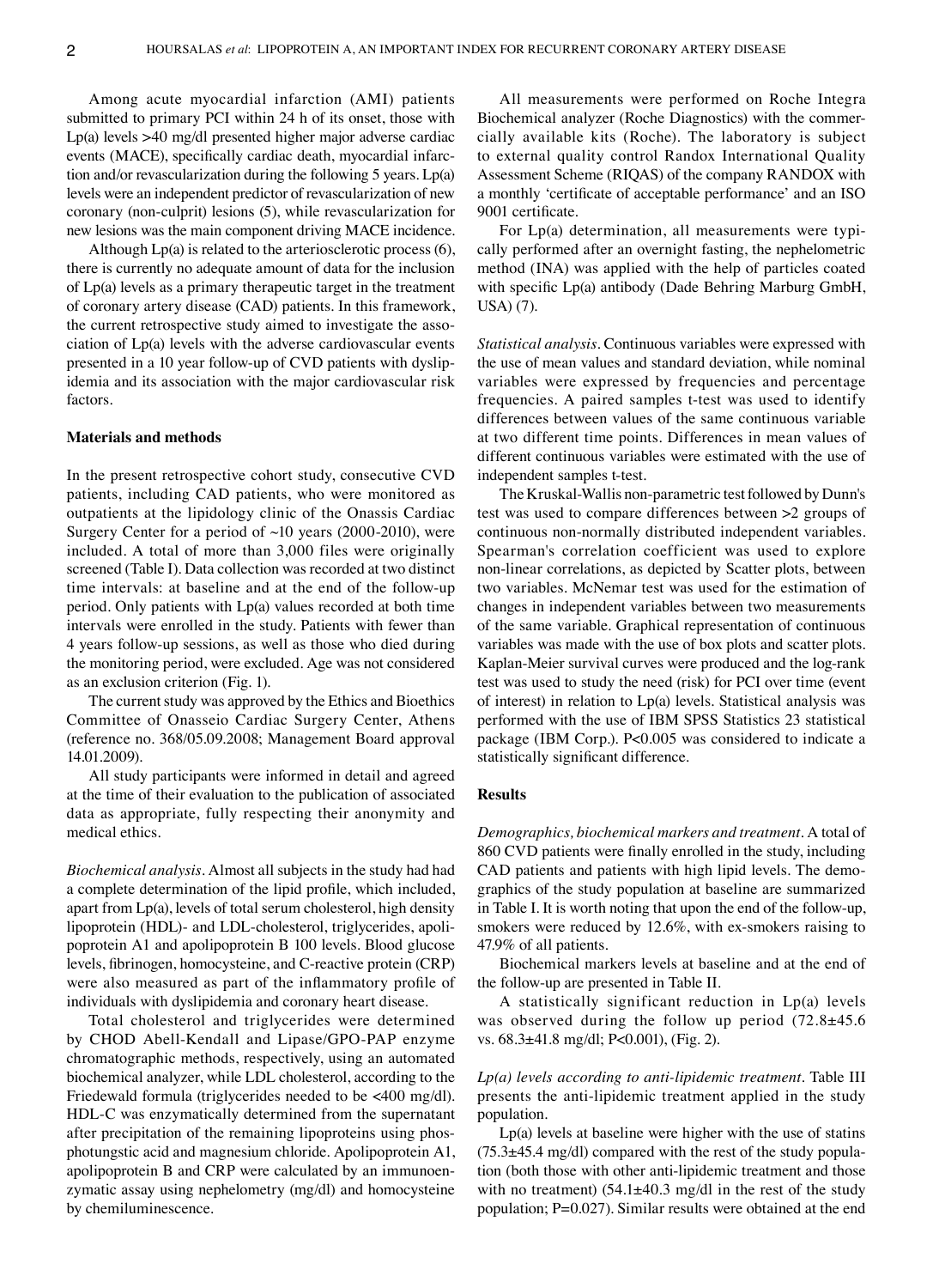|  |  | Table I. Demographics, somatometrics and clinical history of the study population. |  |  |  |
|--|--|------------------------------------------------------------------------------------|--|--|--|
|--|--|------------------------------------------------------------------------------------|--|--|--|

| Parameter                                   | Mean $\pm$ standard deviation | Range           |                        |
|---------------------------------------------|-------------------------------|-----------------|------------------------|
| Age                                         |                               |                 |                        |
| <b>Baseline</b>                             | $57.5 \pm 10.3$               |                 | 26-80                  |
| Follow-up                                   | $67.9 \pm 10.3$               |                 | 38-90                  |
| Height (cm)                                 | $170.1 \pm 8.7$               |                 | 150-191                |
| Weight (kg)                                 | $79.6 \pm 13.4$               |                 | 52-115                 |
| Systolic blood pressure (mmHg)              |                               |                 |                        |
| <b>Baseline</b>                             | $132 \pm 14.2$                |                 | 100-170                |
| Follow-up                                   | $132 \pm 12.2$                |                 | 100-176                |
| Diastolic blood pressure (mmHg)             |                               |                 |                        |
| <b>Baseline</b>                             | $79.3 \pm 8.10$               |                 | 60.0-100               |
| Follow-up                                   | 79.6±7.45                     |                 | 60.0-100               |
| BMI (kg/m <sup>2</sup> )                    | $27.3 \pm 3.4$                |                 | 19.6-38.8              |
| <b>Sex</b>                                  |                               |                 |                        |
| Male $(n, \%)$                              | 628, 73.0                     |                 |                        |
| Female $(n, \%)$                            | 232, 27.0                     |                 |                        |
| Parameter                                   | Baseline                      | Follow-up       | P-value                |
| Smoking $(n, \%)$                           |                               |                 |                        |
| Yes                                         | 260, 30.2                     | 108, 12.6       | 0.015                  |
| No                                          | 344, 40.0                     | 340, 39.5       | 0.567                  |
| Ex-smoker                                   | 256, 29.8                     | 412, 47.9       | 0.009                  |
| Xanthomas $(n, \%)$                         | 32, 3.7                       | 40, 4.72        | $0.500^{\rm a}$        |
| $Lp(a)$ (mg/dl) ( $\pm$ standard deviation) | $104 \pm 31.5$                | $95.5 \pm 36.4$ |                        |
| Intermittent claudication (n, %)            | 20, 2.32                      | 52,6.04         | 0.039a                 |
| $Lp(a)$ (mg/dl) ( $\pm$ standard deviation) | $91.3 \pm 31.9$               | $76.4 \pm 66.0$ |                        |
| Arterial hypertension $(n, \%)$             | 400, 47.6                     | 492, 57.2       | $0.005^{\rm a}$        |
| $Lp(a)$ (mg/dl) ( $\pm$ standard deviation) | $71.3 + 44.3$                 | $63.7+41.3$     |                        |
| Diabetes mellitus $(n, \%)$                 | 116, 13.5                     | 208, 24.2       | $< 0.001$ <sup>a</sup> |
| $Lp(a)$ (mg/dl) ( $\pm$ standard deviation) | 73.6±44.3                     | $59.9 \pm 37.1$ |                        |

 $STEMI$   $44$   $51$ Non STEMI 28 49 Lp(a)  $(mg/dl)$  ( $\pm$  standard deviation)  $74\pm41.8$   $74.2\pm41.9$ 

Myocardial infarction (n, %) 72, 8.4 100, 11.6 <**0.001**<sup>a</sup>

STEMI, ST elevation myocardial infarction; P-value, comparison between baseline and follow-up values; "comparison between baseline and follow‑up values with Mc Nemar test; statistically significant differences at P≤0.05 are highlighted in bold font.

of the follow-up period  $(Lp(a)=70.2\pm41.4 \text{ mg/dl}$  in the statin group vs. 53.6±42.0 mg/dl; P=0.031). Fibrates and nicotinic acid derivatives lower Lp(a) levels at the end of the follow‑up by  $\sim$ 10% with no statistical significance.

*Lp(a) levels and clinical history of patients.* The clinical history of the patients and the respective  $Lp(a)$  levels at the two monitored time intervals of the present study are also summarized in Table I. Patients that presented xanthomas increased non-statistically significantly by eight patients (0.9% of the patients) at the end of the follow-up period (McNemar test; P=0.5). Intermittent claudication diagnosis, on the other hand, was not verified in four (0.5%) of these patients in the second evaluation, but appears at another 32 patients (3.7%; McNemar test; P=0.039). New presentation of arterial hypertension at the end of the follow‑up was reported for 92 patients (10.7%) (McNemar test; P=0.005), while another 92 patients were diagnosed with increased blood glucose levels at the second evaluation (diabetes mellitus, 24.2%) (McNemar test; P<0.001). The increase in the frequency of high blood pressure and diabetes mellitus at the end of the follow‑up is statistically significantly associated with the Lp(a) levels at that time interval (bivariate correlation,  $P=0.02$  and  $P=0.046$ , respectively), while there was no statistically significant correlation between the incidences of hypertension and diabetes and Lp(a) values or the change in Lp(a) values at baseline and at the end of the follow‑up period.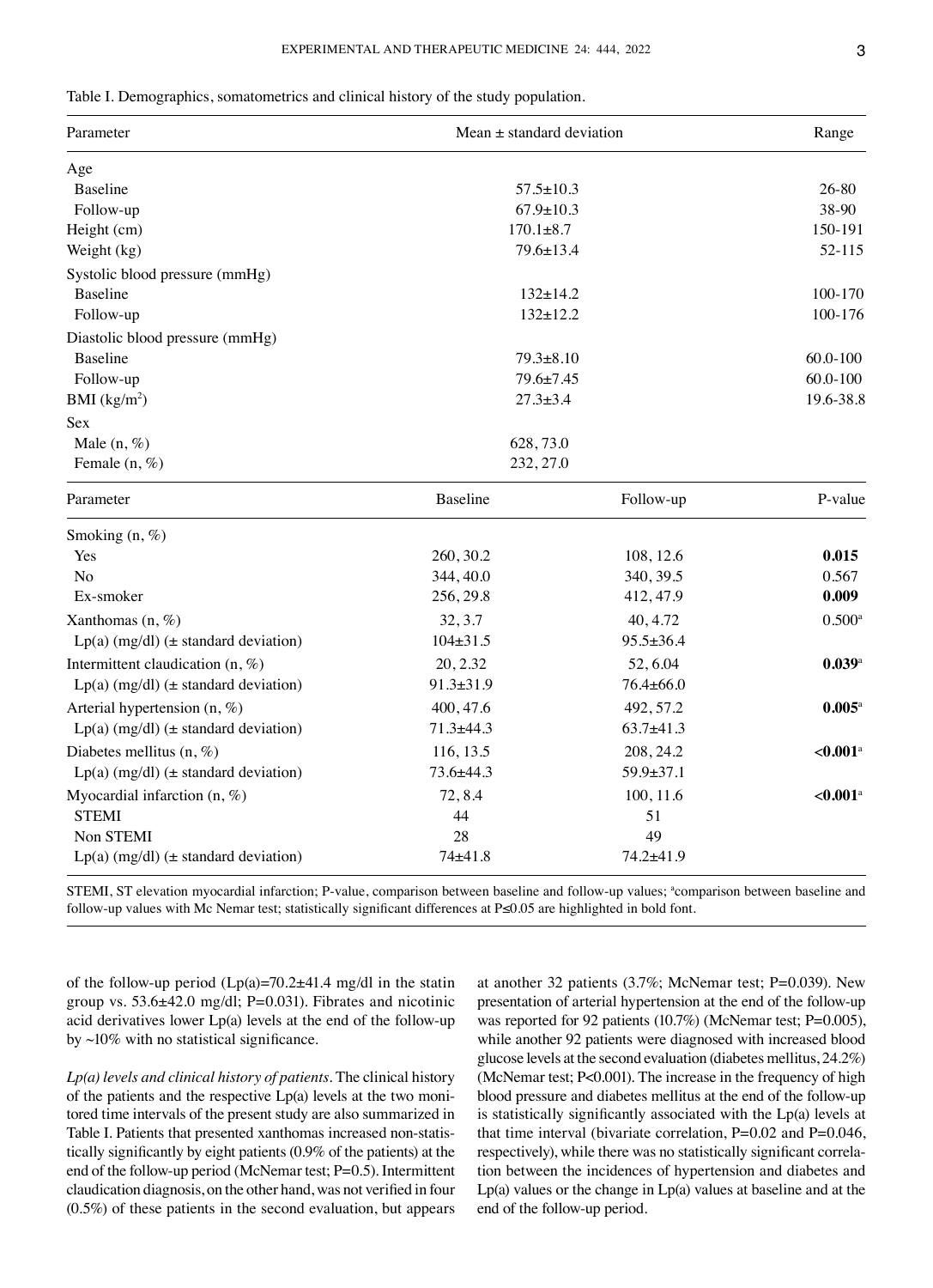|                                        | No. of patients | Baseline values |                    | Follow-up |                    |         |
|----------------------------------------|-----------------|-----------------|--------------------|-----------|--------------------|---------|
| Parameter                              |                 | Mean            | Standard deviation | Mean      | Standard deviation | P-value |
| Glucose $(mg/dl)$                      | 856             | 98.4            | 15.9               | 104       | 19.7               | < 0.001 |
| Creatinine (mg/dl)                     | 664             |                 | 0.3                | 1.6       | 3.9                | 0.054   |
| Urea $(mg/dl)$                         | 629             | 39              | 15.2               | 43        | 24                 | 0.004   |
| Uric acid (mg/dl)                      | 524             | 6               | 1.7                | 6.1       | 1.4                | 0.459   |
| Homocysteine $(\mu$ mol/l)             | 480             | 13.7            | 5.6                | 11.3      | 3.3                | < 0.001 |
| $CRP$ (mg/l)                           | 584             | 2.0             | 0.2                | 2.0       | 0.5                | 0.592   |
| Total cholesterol <sup>a</sup> (mg/dl) | 740             | 186.4           | 32.4               | 169.8     | 26.4               | < 0.001 |
| Triglycerides <sup>1</sup> (mg/dl)     | 647             | 119             | 48.4               | 113.1     | 44.8               | 0.074   |
| $HDLa$ (mg/dl)                         | 668             | 43.5            | 10.8               | 46.4      | 11.4               | < 0.001 |
| LDL <sup>a</sup> (mg/dl)               | 664             | 117.6           | 28                 | 101.8     | 23.4               | < 0.001 |
| $CPK$ (U/l)                            | 513             | 99.1            | 52.7               | 109.8     | 54                 | 0.009   |
| $Lp(a)$ (mg/dl)                        | 860             | 72.8            | 45.2               | 68.3      | 41.8               | < 0.001 |

| Table II. Biochemical profile of the study population. |  |  |
|--------------------------------------------------------|--|--|
|--------------------------------------------------------|--|--|

a Levels at baseline after initiation of therapy treatment; P‑value, comparison between baseline and follow‑up values; statistically significant differences at P≤0.05 highlighted in bold; the no. of patients represents the actual number of patients with data on the specific biochemical parameter in the patients records reviewed.



Figure 1. Study flow chart. Lp, lipoprotein.

*Lp(a) correlations.* Lp(a) levels both at baseline and at the end of the follow‑up were weakly and negatively correlated with body mass index (BMI) (Spearman's correlation  $r = -0.171$ , P=0.022; r=-0.153, P=0.040, respectively; Fig. 3).

Lp(a) values correlation to biochemical and hematological measurements are presented in Table IV. Fasting glucose levels and hematocrit were significantly but weakly inversely



Figure 2. Lp(a) levels change between first and second measurement (paired samples t-test). Lp, lipoprotein.

correlated to Lp(a) values both at baseline and at the end of the follow up period. Total cholesterol and LDL levels were correlated significantly but not strongly to Lp(a) values both at baseline and at study end. No sex‑related differences regarding Lp(a) levels were found in our study population.

*Lp(a) levels and AMI, PCI.* The vast majority of patients who suffered a new AMI during the follow up period had Lp(a) levels >30 mg/dl (24/28 patients, mean ± standard deviation Lp(a), 83.1±36.6, P=0.001). Women appeared to develop AMI later than men (58.8±8.02 vs. 50.6±9.08 years of age).

At baseline, patients already submitted to PCI (n=272) had significantly higher Lp(a) compared with the rest of study patients  $(83.4 \pm 45.1 \text{ vs. } 67.7 \pm 44.5 \text{ mg/d1}, \text{P} = 0.016)$ . Similar findings were observed at the end of the follow‑up (PCI patients n=424, mean  $\pm$  standard deviation, 76.7 $\pm$ 41.8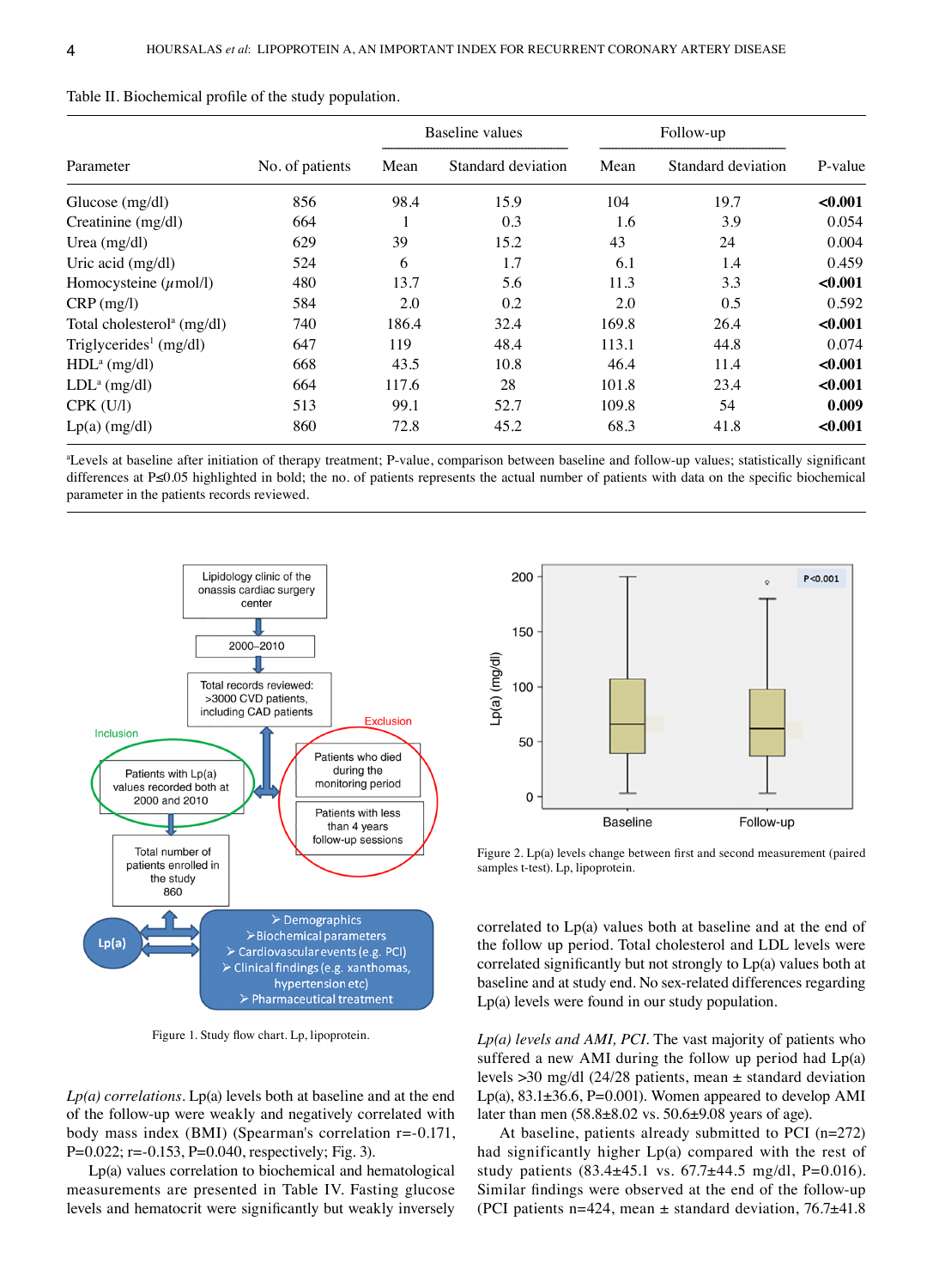| Variable                     | <b>Statins</b>     | <b>Fibrates</b>   | Nicotinic acid<br>derivatives/n-3 fatty acids | No treatment <sup>a</sup> |
|------------------------------|--------------------|-------------------|-----------------------------------------------|---------------------------|
| Number of patients treated   | 756                | 11                | 9                                             | 22                        |
| Co-administration            |                    | 7c                | <b>Qc</b>                                     |                           |
| $Lp(a)$ , mg/dl <sup>b</sup> | $75.3 + 45.4$      | $52.8 + 48.6$     | $65.0 \pm 54.8$                               |                           |
| Active substances            | Atrovastatin (271) | Bezafibrate $(4)$ | Acipimox (8)                                  |                           |
| (number of patients treated) | Simvastatin (280)  | Fenofibrate (6)   | Eicosapentaenoic acid (1)                     |                           |
|                              | Pravastatin (133)  | Gemfibrozil (1)   |                                               |                           |
|                              | Fluvastatin (64)   |                   |                                               |                           |
|                              | Rosuvastatin (8)   |                   |                                               |                           |

a For 62 patients no relevant data on anti‑lipidemic treatment were included in the reviewed records; b at baseline; c co‑administered with statins.



Figure 3. Correlation of Lp(a) with BMI (Spearman's correlation). Lp, lipoprotein.



Figure 4. Lp(a) values differences in patients with previous history of no, 1 or 2 PCIs (Kruskal Wallis test followed by Dunn's test). Lp, lipoprotein, PCI, percutaneous coronary intervention.

vs.  $64.1\pm41.3$  mg/dl, P=0.038). At baseline Lp(a) levels were significant different between patient with a clinical history of one, two or no PCI in their clinical history. At study end, the said differences in Lp(a) seemed to be attenuated (Fig. 4).

*Kaplan‑Meier survival analysis.* Kaplan‑Meier survival analysis did not find statistically significant differences in the event time (occurrence of a PCI until the second evaluation) between patients with low Lp(a) levels  $(\leq 30 \text{ mg/dl}$  compared with patients with higher  $Lp(a)$  levels ( $>30$  mg/dl; log-rank P=0.305; Fig. 5). In addition, no significant differences were found by Kaplan‑Meier survival analysis when the threshold for  $Lp(a)$  was set to 50 mg/dl (log-rank P=0.866). Even a higher Lp(a) cut‑off value of 80 mg/dl did not lead to significantly different results in the time a PCI should occur (log-rank  $P=0.145$ ) (data not shown).

On the other hand, Kaplan‑Meier analysis for patients with at least one PCI in the monitoring period including as events in the analysis (second or third PCIs in the monitoring period), the mean event time for a PCI during the study period was significantly shorter (10.2 years vs. 11 years, P=0.01) for patients with  $Lp(a)$  levels  $>30$  mg/dl (Fig. 6), suggesting that when taking into account the most vulnerable coronary patients with more than one PCI,  $Lp(a)$  values  $>30$  mg/dl are associated with shorter need for revascularization.

#### **Discussion**

Mendelian randomization studies offer new evidence for Lp(a) role in promoting CVD (6,8). Genetic polymorphisms leading to increased Lp(a) levels are in fact associated with CVD and its adverse events, such as MI (9). The effects of anthropometric parameters and everyday activities on Lp(a) levels have also been studied. Reports of a non-fully explained rise of Lp(a) with diet and exercise exist in literature (10). At the same time, it is found that an interaction with additive effect exists between BMI and Lp(a) in the risk for a first MI (11). In the current study, Lp(a) levels decreased significantly during the follow‑up period, while a weak inverse relationship was observed between Lp(a) levels and BMI.

Lp(a) is causally linked to atherosclerotic disease progression. Pathophysiology describes the ability of Lp(a)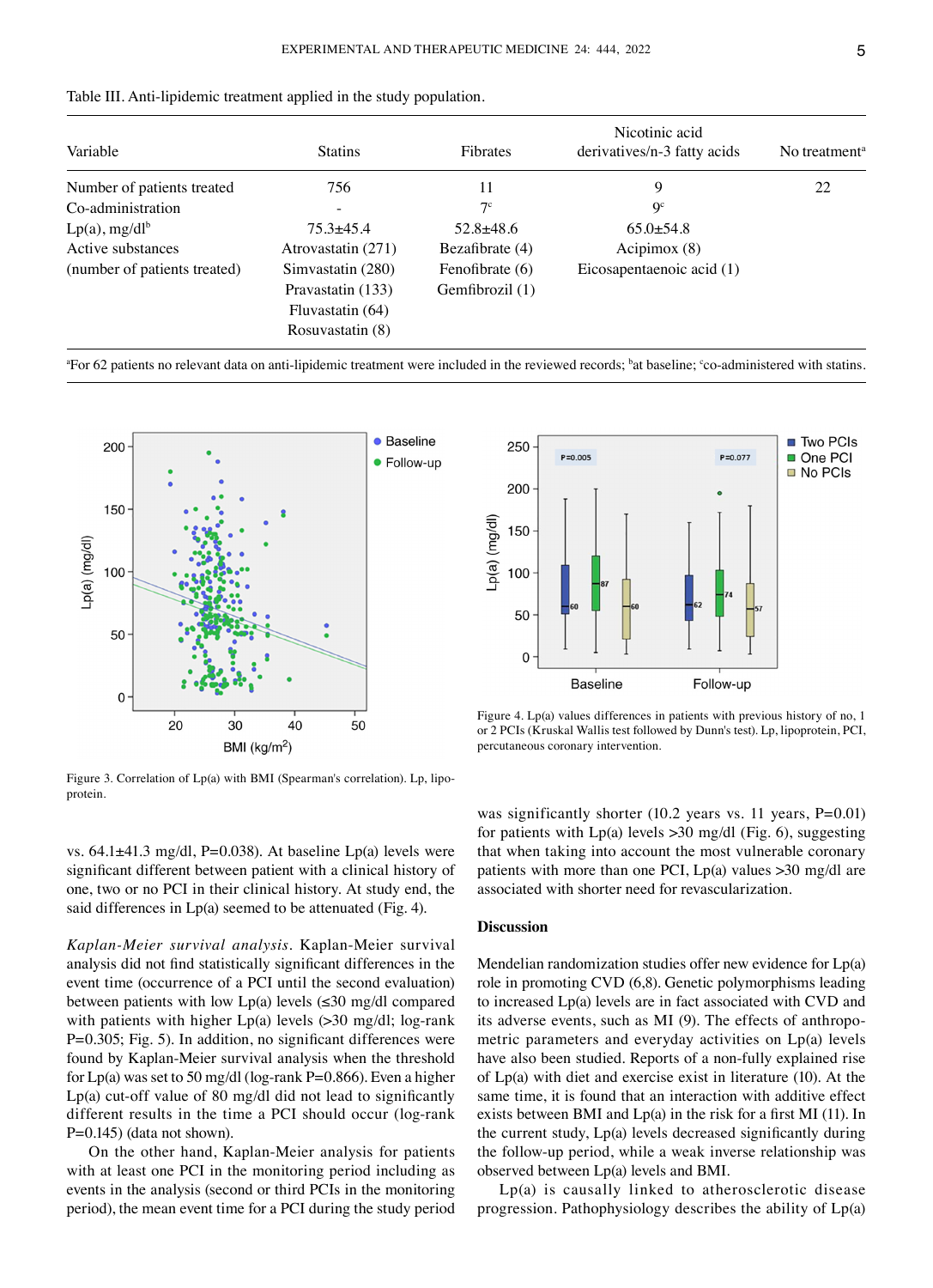|                                        |          | Baseline $Lp(\alpha)$ values | Follow-up Lp $(\alpha)$ values |         |
|----------------------------------------|----------|------------------------------|--------------------------------|---------|
| Parameter                              | $R_s^a$  | P-value                      | $R_s^a$                        | P-value |
| $SBP$ (mmHg)                           | $-0.004$ | 0.954                        | $-0.140$                       | 0.072   |
| $DBP$ (mmHg)                           | $-0.047$ | 0.503                        | $-0.098$                       | 0.210   |
| Fasting glucose (mg/dl)                | $-0.151$ | 0.027                        | $-0.202$                       | 0.003   |
| Creatinine (mg/dl)                     | 0.104    | 0.152                        | 0.042                          | 0.576   |
| Urea $(mg/dl)$                         | $-0.069$ | 0.351                        | $-0.004$                       | 0.957   |
| Uric acid (mg/dl)                      | $-0.081$ | 0.334                        | 0.063                          | 0.457   |
| Hematocrit $(\%)$                      | $-0.202$ | 0.003                        | $-0.143$                       | 0.037   |
| Blood Platelets (per $\mu$ l)          | 0.014    | 0.833                        | 0.132                          | 0.054   |
| Homocysteine $(\mu \text{mol/l})$      | 0.112    | 0.192                        | 0.044                          | 0.624   |
| $CRP$ (mg/l)                           | $-0.021$ | 0.790                        | 0.007                          | 0.931   |
| Total cholesterol <sup>b</sup> (mg/dl) | 0.200    | 0.006                        | 0.269                          | < 0.001 |
| Triglycerides <sup>b</sup> (mg/dl)     | 0.028    | 0.706                        | $-0.015$                       | 0.837   |
| $HDLb$ (mg/dl)                         | $-0.061$ | 0.415                        | $-0.134$                       | 0.068   |
| $LDL^b$ (mg/dl)                        | 0.218    | 0.003                        | 0.287                          | < 0.001 |
| Apolipoprotein $A^b$ (mg/dl)           | 0.061    | 0.562                        | 0.014                          | 0.968   |

Table IV. Correlation of Lp(a) levels with clinical parameters monitored during the study.

a Rs, Spearman's rank correlation coefficient; <sup>b</sup> levels at baseline after initiation of therapy treatment; statistically significant differences at P≤0.05 highlighted in bold font.



Figure 5. Kaplan Meier survival curve addressing the need of PCI of study patients based on their Lp(a) levels (cut-off Lp(a) value=30 mg/dl) (Kaplan Meier survival analysis). PCI, percutaneous coronary intervention; Lp, lipoprotein.



Figure 6. Kaplan Meier survival curve presenting time for at least 1 PCI (taking into account recurrent PCIs in the monitoring period) in study patients based on their Lp(a) levels (cut-off Lp(a) value=30 mg/dl) (Kaplan Meier survival analysis). PCI, percutaneous coronary intervention; Lp, lipoprotein.

to enter the vessel wall and accumulate in the macrophages along with cholesterol, thus leading to the formation of foam cells, fatty streaks and atherosclerotic plaques. At the same time, Lp(a) inactivates transforming growth factor and augments smooth muscle cell proliferation in atherosclerotic lesions (5,12).

Lp(a) ability to promote atherosclerosis is mediated also by oxidized phospholipids  $(OxPL)$  of which  $Lp(a)$  is the preferential carrier (13). The role of OxPL is thought to be crucial in

plaque destabilization. OxPl are immunogenic and are found in atherosclerotic lesions. OxPL modify Lp(a) primarily by covalent binding to its unique apo(a) component and promote inflammation, endothelial dysfunction and calcification. Plaque vulnerability, evident by thin cap fibroatheroma, a state with augmented potential for plaque rupture, is linked to OxPL and Lp(a) presence. In advanced 'vulnerable' human carotid artery thin‑cap fibroatheroma the 2 molecules were found to co-exist  $(14)$ . At the same time Apo $(a)$  possesses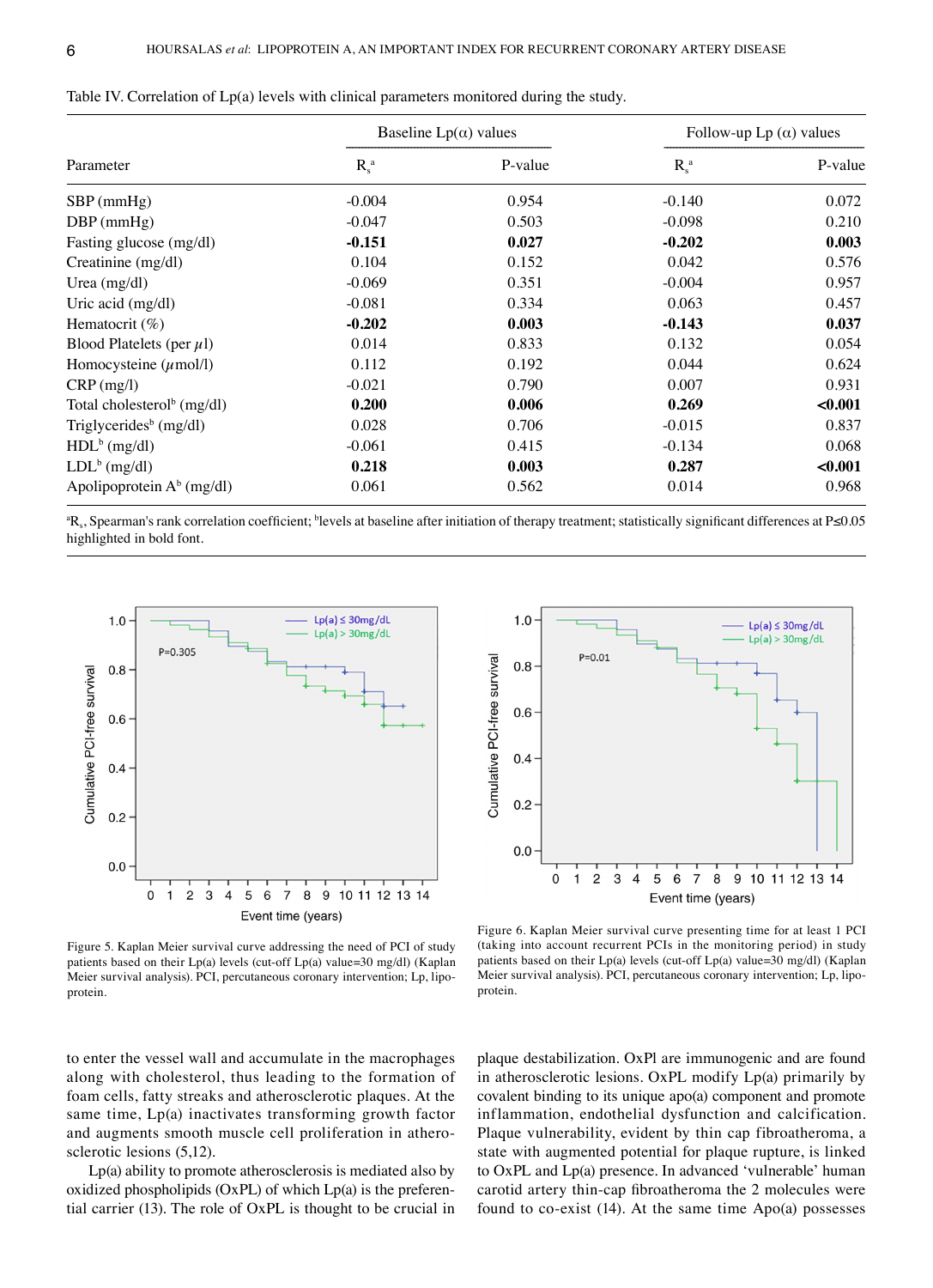unique properties leading to arterial wall inflammation and atherosclerosis progression (14).

Rapid angiographic progression of CAD could be attributed in part to  $Lp(a)$  as a study with repetitive coronary angiography on average 60 days from each other described (15). The partial structural homology of Lp(a) with plasminogen was pinpointed but also intracoronary plaque rupture and thrombosis through the plasminogen-like apo(a) moiety could be the missing link. Lp(a) preferentially enters and deposits to the vessel wall as a result of apo(a) binding to extracellular matrix proteins (16). An apolipoprotein(a) antisense oligonucleotide ended phase 2 trials showing promising results in safe reduction of Lp(a) (17). However today no drugs specifically aimed at lowering Lp(a) are currently clinically available (18). With the approval of the antisense oligonucleotide for clinical use, individuals with established CVD will probably be selected as the first recipients in an effort to minimize recurrent CVD events to them (19).

It is estimated that Lp(a) levels >25‑30 mg/dl are present in  $\sim$ 30% of Caucasians and 60-70% of African Americans (i.e., 100,000,000 Americans) (14).

Regarding secondary vascular events in CAD patients, Lp(a) cut‑off values as low as 19 mg/dl are important in discriminating patients with a higher probability of MACE for a follow‑up period of 3 years post MI (20). Konishi *et al* (3) report that in patients on statin therapy undergoing PCI for the first time, lp(a) levels >21.5 mg/dl were linked to higher rates of MACE, namely cardiac mortality and acute coronary syndromes. In the present study, on the other hand,  $Lp(a)$ levels >30 mg/dl were significantly linked to an earlier need of revascularization, only when repeated revascularizations in the study monitoring period were included in the Kaplan Meier survival analysis. It is interesting to note that LDL levels in the study population of the present study were close enough to current guidelines at the time the study was conducted.

It is known that niacin and estrogens lower  $Lp(a)$  up to  $30\%$ , but that statins either have no effect or increase  $Lp(a)$ levels, occasionally significantly (21). In the current study, statin treatment led to higher Lp(a) levels both at baseline and at the end of the follow‑up.

In the primary care setting, when the findings of two former large studies, the European Prospective Investigation of Cancer (EPIC)‑Norfolk prospective population study and the Copenhagen City Heart Study (CCHS) prospective population study, were re‑analyzed, at LDL‑C levels below <96 mg/dl, the risk associated with elevated Lp(a) was attenuated (22). No significant interaction existed between corrected LDL and  $Lp(a)$  levels on CVD risk, thus meaning that both high  $Lp(a)$ and LDL levels contribute to CVD occurrence independently. It is interesting to note that in the said studies the cut-off  $Lp(a)$ of 50 mg/dl represents different percentile values: the 87th percentile in EPIC‑Norfolk and the 80th percentile in CCHS cohort. In the current study with mean LDL values slightly over 100 mg/dl, different Lp(a) cut-off values were weakly able to discriminate progressive CAD evident by the need for revascularization.

New evidence from meta‑analysis of large community trials suggests that a 10 mg/dl lower plasma  $Lp(a)$  was associated with a multifactorial adjusted hazard ratio for MACE of 0.96 (95% CI, 0.94‑0.98) during 5 years of follow‑up in patients with CVD (19). In addition, in the most recent Plaque at RISK study, patients with symptomatic carotid artery stenosis were characterized by increased Lp(a) which was associated with degree of stenosis and other vulnerable plaque characteristics (23).

In conclusion, the current study reported that patients with high Lp(a) values are more prone to the occurrence of 5 MI, while the  $Lp(a)$  cut-off value of 30 mg/dl is linked in CVD patients to an earlier need for PCI, especially in the most vulnerable group of patients with more than one (recurrent) revascularizations.

## **Acknowledgements**

Not applicable.

# **Funding**

No funding was received.

#### **Availability of data and materials**

The datasets used and/or analyzed during the current study are available from the corresponding author on reasonable request.

## **Authors' contributions**

AH and KT organized and performed the research, collected relevant information, wrote the manuscript and performed overall project management. AH and GK confirm the authenticity of all the raw data. CT performed the statistical analysis, data assessment and manuscript preparation. GK, AV, IH and DAS performed the statistical analysis and the evaluation of the results, and were involved in the preparation and writing of the research article. HM, ME and ST reviewed the manuscript and comprehensively assessed the study design and the data analysis, prepared and wrote the manuscript, organized the references and reviewed the current study. All authors have read and approved the final version of this manuscript.

## **Ethics approval and consent to participate**

The current study was approved by the Ethics and Bioethics Committee of Onasseio Cardiac Surgery Center, Athens (reference no. 368/05.09.2008; Management Board approval 14.01.2009). All procedures were in accordance with the ethical standards of the patient's evaluation reports (institutional and national) and in agreement with the Helsinki Declaration of 1964 and later versions. All the data were original, used in the current study with anonymity and confidentiality. Informed consent was obtained from all study participants at the time of their evaluation. All study participants were informed in detail and agreed at the time of their evaluation to the publication of associated data as appropriate, fully respecting their anonymity and medical ethics.

## **Patient consent for publication**

Not applicable.